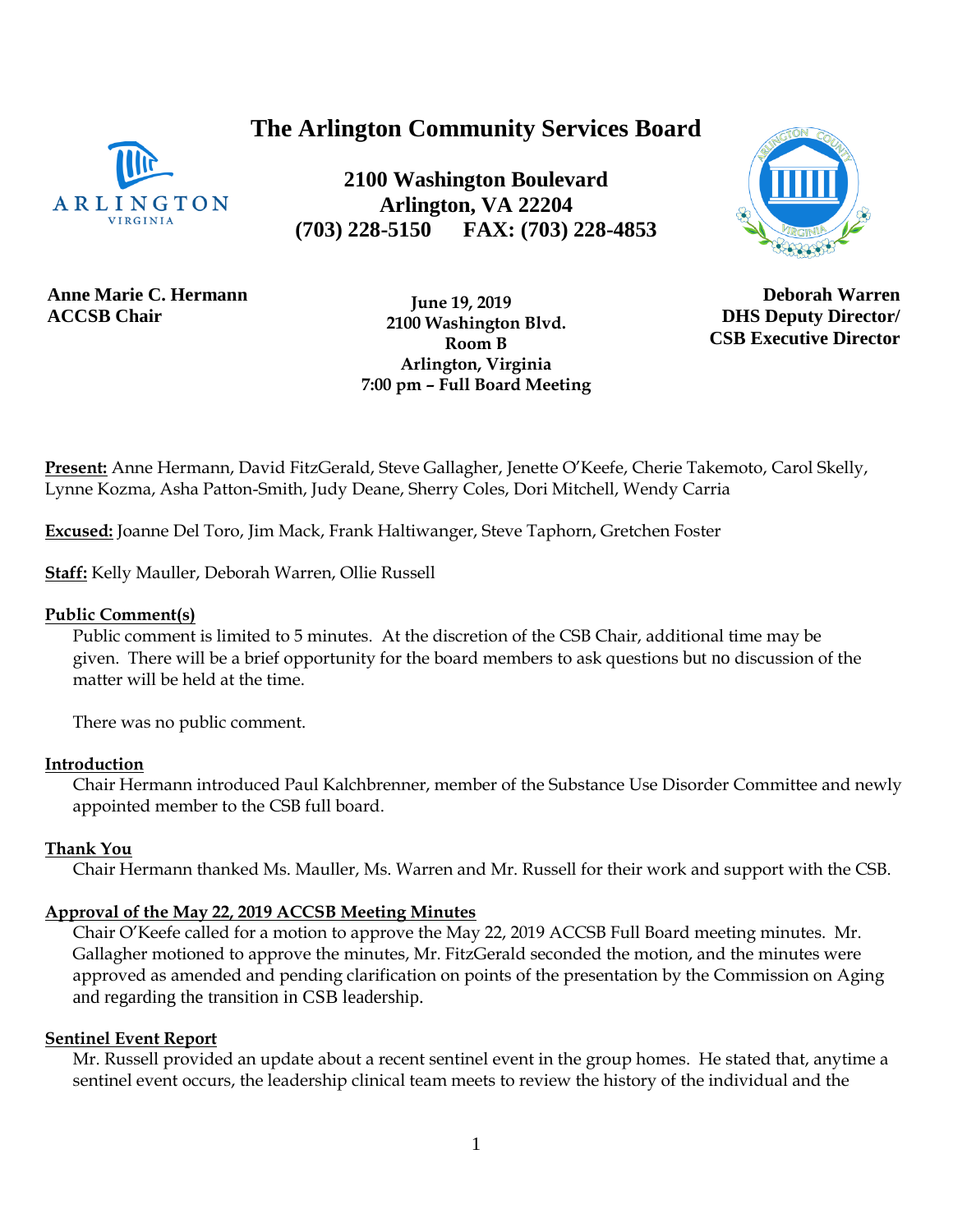systems of care that were in place and that may need to be improved. He added that the death was determined to be from natural causes.

Mr. Russell stated that improved communication is needed from the vendor to the family members and clients. He added that the leadership clinical team will meet with the vendors team to debrief and discuss expectations for future sentinel events.

Ms. Skelly asked if recommendations for improvements can be communicated to all the group homes. Mr. Russell responded that the recommendations can be communicated to all of the group homes.

Ms. Mitchell commented that the Group Homes Committee, along with staff, has drafted a Critical Incident Response Policy. Mr. Russell responded that he reviewed the draft policy last week. Ms. Mitchell will share the draft policy with the Developmental Disability Committee.

Ms. Takemoto asked if there is a policy in place that states what can be disclosed under HIPAA as opposed to what cannot be disclosed. The members discussed having a presentation about restrictions around HIPPA regulations.

## **SAMSHA Paper on Civil Commitment**

Mr. FitzGerald presented about a paper on civil commitments of individuals with serious mental illness released by the Substance Abuse and Mental Health Services Administration (SAMHSA). Mr. FitzGerald stated that SAMHSA is the federal government's primary agency tasked with dealing on federal regulations, protocols and processes regarding substance use and mental health. He noted that the paper is about involuntary commitments including Assisted Outpatient Treatment (AOT).

Mr. FitzGerald stated that the discussion of how difficult it is, by law, on purpose, to get individuals involuntarily committed and yet how the individual can be involuntarily committed when appropriate. He noted that Virginia is one of the States that has an AOT statute, but that it is very complex. He added that the report was written by lawyers for the Institute for Law, Psychiatry and Public Policy and sponsored, published and distributed nationwide by SAMSHA. He noted that this is the first time that SAMSHA has stated a position about involuntary commitment or AOT.

Mr. FitzGerald closed by stating that the paper is supportive of Assisted Outpatient Treatment and speaks about how research has shown that AOT is effective and is an evidence-based practice.

Ms. Deane asked Mr. FitzGerald to provide a progress update. Mr. FitzGerald stated that DHS hired an Emergency Services (ES) Clinician whose primary responsibility is as an ES clinician and whose secondary role is as a Mandatory Outpatient Treatment Administrator.

Ms. Mauller will send the link for the paper to the members. Ms. Warren the members to send any questions about the paper to her.

### **Executive Director's Report**

 $\checkmark$  Ms. Warren provided an update about Step VA. Step VA is the regulations going forward to strengthen the entire CSB system so that there is more consistency in services across the State. She stated that the Step VA Advisory Council (STAC) is scheduled to meet on June 24<sup>th</sup> to discuss mobile crisis and the remaining steps to implement Step VA. She noted that a Joint Legislative Audit and Review Commission (JLARC) study was released this week of the StepVA implementation progress. She added that JLARC also performed a review of CSB funding and released a report with recommendations for StepVA implementation and CSB funding.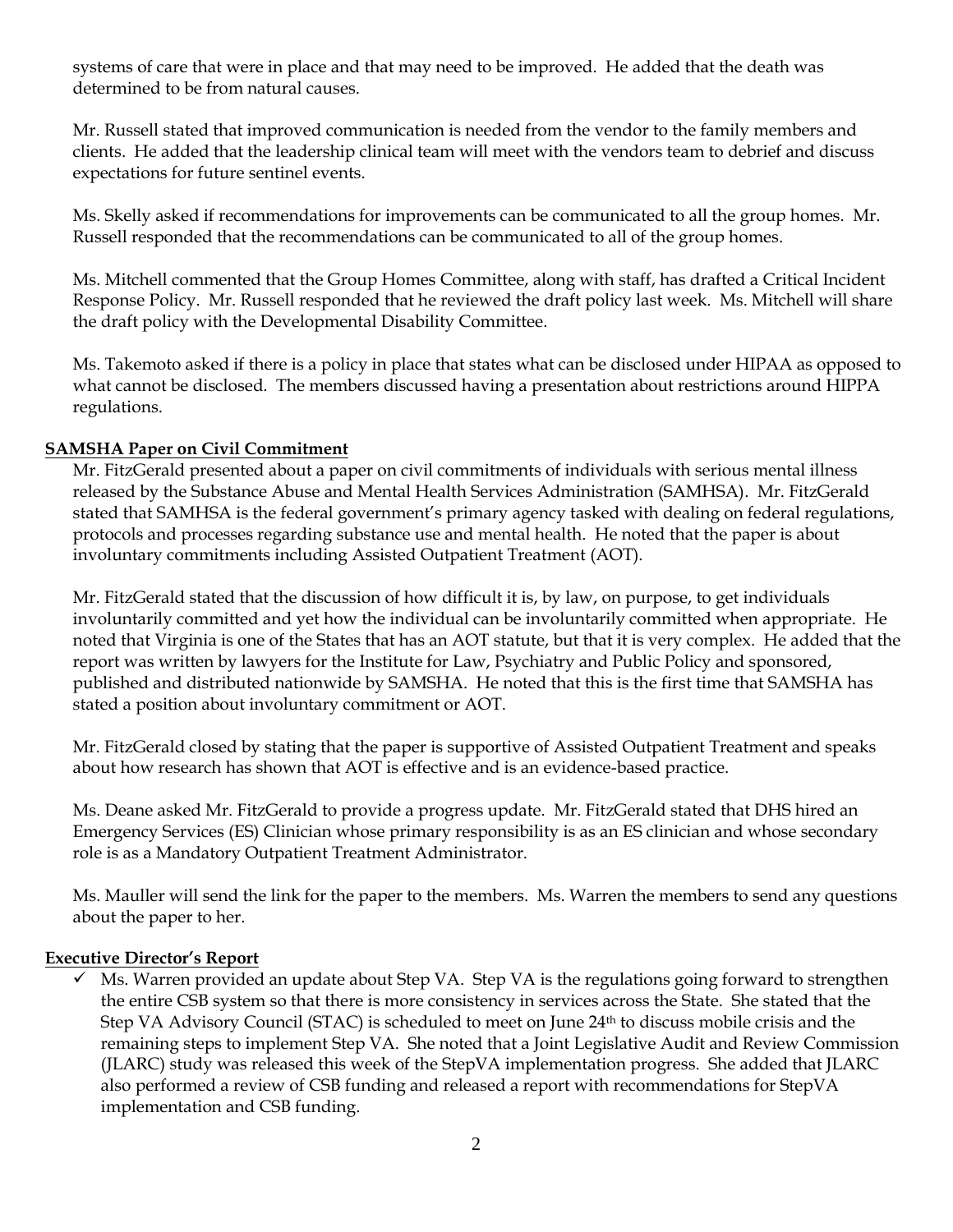- $\checkmark$  Ms. Warren stated that budget funding allocation refers to the County's allocation of 1.5 FTEs for CSB services. She added that the .5FTE was allocated specifically to expand an existing .5FTE, housed in Developmental Disability Services, which was dedicated to individuals with cooccurring autism and behavioral health challenges. Ms. Warren stated that the State is providing funding for a 1FTE position for adult outpatient services. She noted that the vacant young adult 1FTE will be allocated to Emergency Services.
- ✓ Ms. Warren reported that several processes have delayed the renewal of the RFP for the Group Homes Contract. She noted that the RFP was submitted to the Procurement Office in December and will be submitted to the County Attorney's Office in July.
- ✓ Ms. Warren reported that the Department of Behavioral Health and Developmental Services (DBHDS) has contracted with JBS, Int'l. to perform a Behavioral Health System Assessment of all 40 CSBs in the State. She noted that the Arlington County CSB is the pilot for the Assessment scheduled for June  $25<sup>th</sup>$  & June 26th. She added that staff have completed a presurvey and that structured interviews have been scheduled, as well as focus groups with line staff, clients and peers.

Mr. FitzGerald asked the objective for the assessment. Ms. Warren responded that the assessment is being conducted to identify gaps in services in the State of Virginia and to inform funding for the next biennium to see what is required to fully execute a transformation of Behavioral Health services.

 $\checkmark$  Ms. Warren reported that, in response to the Virginia Beach tragedy, Arlington DHS sent 5 volunteers to assist those affected. She added that Arlington provided 190 hours of service, in the immediate week after, to assist in the Virginia Beach Convention Center and Family Assistance Center.

## **Miscellaneous Updates/Information**

- Chair Hermann announced that Paul Kalchbrenner and Bob Carolla have been appointed by the County Board Office to the CSB Full Board.
- ✓ Chair Hermann thanked the members that were able to attend the CSB Annual Retreat on June 15th.
- $\checkmark$  Chair Hermann reported that a letter has been drafted to address the CSB Procurement process. She noted that the letter will be submitted once the CSB has more data about the process.
- $\checkmark$  Chair Hermann reported that the Virginia Hospital Center (VHC) meeting with the architect scheduled for June 20th will be rescheduled. Ms. Deane stated that several family members have gotten involved in discussing what they would like to see in a behavioral health unit. She added that the family members asked whether another public meeting would be held to discuss the proposed restructure of the unit.
- ✓ Ms. Deane reported that former CSB member Shauna Alonge, sent her articles about what makes a good psychiatric unit in a hospital. Ms. Deane will forward the articles to the members who, will in turn, forward them to VHC to send to the architect.
- $\checkmark$  Ms. O'Keefe announced that the Substance Use Disorder Committee has scheduled a site visit to the Demeter House Shelter on Monday June 24th beginning at 6:00 p.m. Anyone interested in attending should contact Ms. O'Keefe directly.
- ✓ Chair Hermann thanked the CSB for recognizing her during the CSB Annual Awards Ceremony and for the donation of a bird feeder to the Mary Marshall Assisted Living Residence on her behalf.